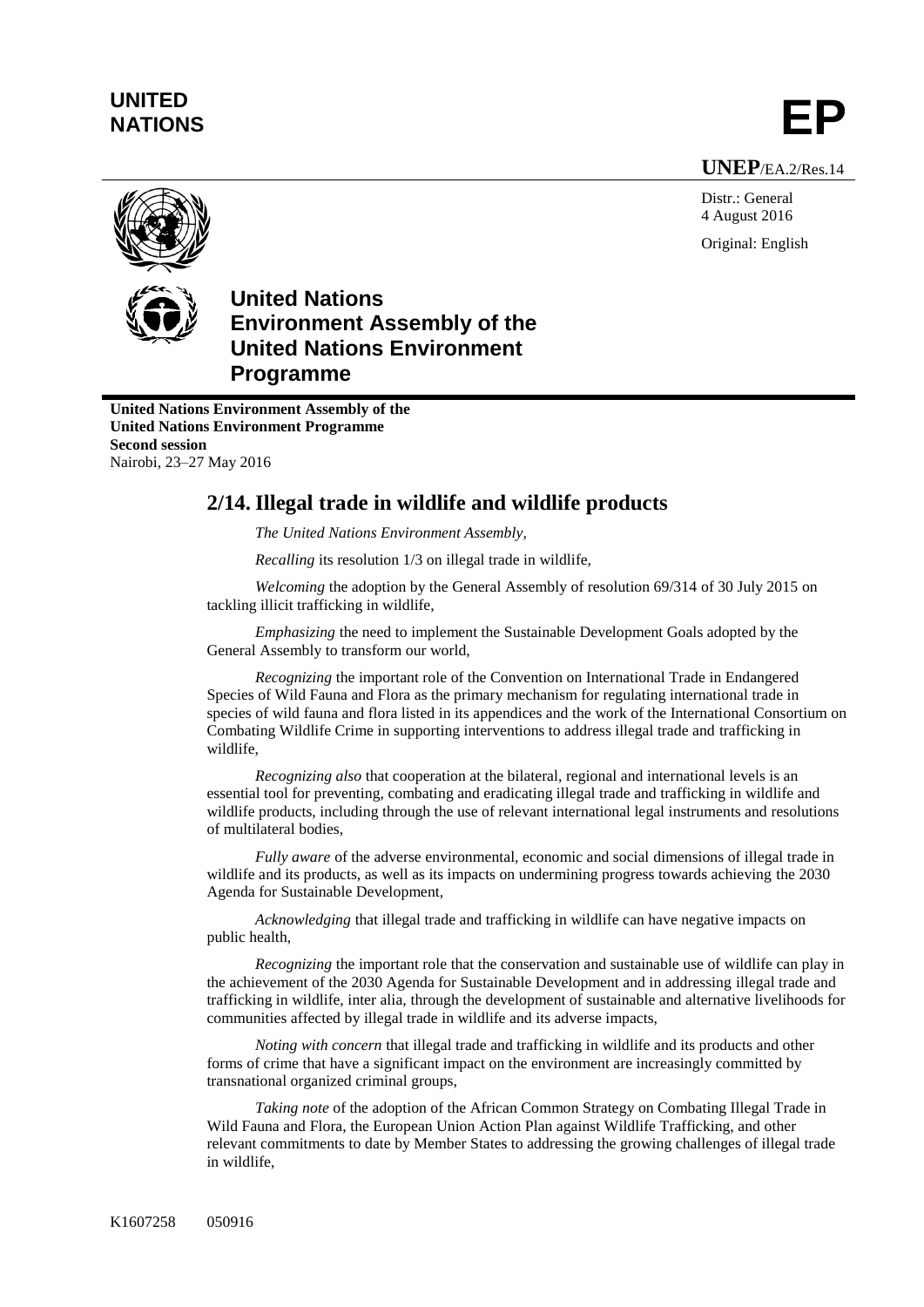*Welcoming* the efforts by the United Nations system, under the guidance of the Secretary-General, in enhancing its collaborative and coherent response to illegal trade in wildlife and its products, fulfilling the request to further improve the coordination of activities undertaken,

*Welcoming also* the report of the Executive Director on the environmental impact of illegal trade in wildlife and its products and the *World Wildlife Crime Report* of the United Nations Office on Drugs and Crime,

*Deeply concerned* that illegal trade in wildlife and its products continues to take place, affecting a wide range of terrestrial and aquatic fauna and flora across all continents, despite global efforts to address this problem,

1. *Stresses* its commitment to implementing fully and without delay the commitments undertaken in United Nations Environment Assembly resolution 1/3 and General Assembly resolution 69/314;

2. *Urges* Member States to take further decisive steps and action at the national level and through regional and international cooperation, including with the International Consortium on Combating Wildlife Crime<sup>1</sup> and other partners, to prevent, combat and eradicate the supply, transit and demand related to illegal trade in wildlife and wildlife products, including by:

(a) Developing, adopting, and implementing appropriate strategies and action plans addressing illegal trade in wildlife and wildlife products at the national and regional levels adapted to specific challenges and contexts;

(b) Strengthening their wildlife trade governance systems, including strengthening institutions, and cooperation across relevant government ministries and agencies**,** and stepping up anti-corruption and anti-money-laundering efforts as they relate to illegal trade and trafficking in wildlife and wildlife products;

(c) Providing support to the International Consortium on Combating Wildlife Crime and the African Elephant Fund for the implementation of the African Elephant Action Plan, as well as international, regional (such as the Action Plan of the African Common Strategy on Combating Illegal Trade in Wild Fauna and Flora), national and local initiatives that aim to support the implementation of related action plans to combat illegal trade in and trafficking of wild fauna and flora and their products;

(d) Supporting the development of sustainable alternative livelihoods for communities affected by illegal trade in wildlife and its adverse impacts with the full engagement of the communities in and adjacent to wildlife habitats as active partners in conservation and sustainable use, enhancing communities' rights and capacity to manage and benefit from wildlife;

3. *Calls on* Member States to make illicit trafficking in protected species of wild fauna and flora involving organized criminal groups a serious crime, in accordance with their national legislation and article 2 (b) of the United Nations Convention against Transnational Organized Crime;

4. *Recognizes* the important role that non-governmental organizations, academic institutions and the private sector can play in action against illegal trade and trafficking in wildlife;

5. *Requests* the Executive Director to continue to collaborate with the Convention on International Trade in Endangered Species of Wild Fauna and Flora and other partners of the International Consortium on Combating Wildlife Crime and relevant United Nations entities to support Member States in implementing their commitments, including by:

(a) Advancing knowledge to underpin informed actions, including through the continuation of the assessment of the environmental impacts of illegal trade and trafficking in wildlife and its products;

(b) Supporting efforts to raise awareness and promote behavioural change in consumer markets for illegally traded wildlife and its products, including flora and fauna;

(c) Providing regular updates to the United Nations Environment Assembly of the report mandated under its resolution 1/3 on illegal trade in wildlife;

 $\overline{a}$ 

<sup>&</sup>lt;sup>1</sup> The members of the Consortium are the Convention on International Trade in Endangered Species of Wild Fauna and Flora, the International Criminal Police Organization (INTERPOL), the United Nations Office on Drugs and Crime, the World Bank and the World Customs Organization.